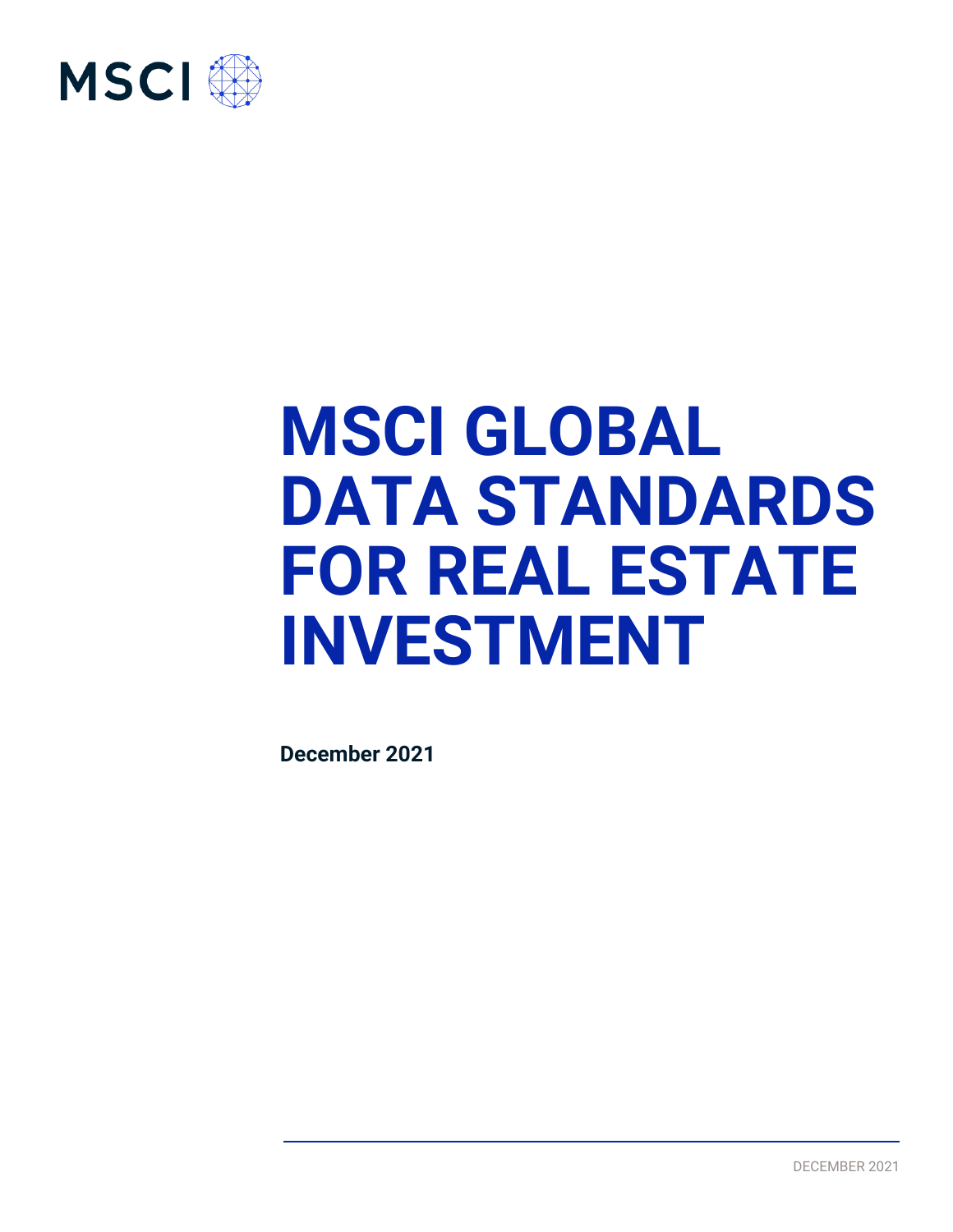

## **Contents**

| $\overline{2}$                                                   |  |  |  |
|------------------------------------------------------------------|--|--|--|
| 3                                                                |  |  |  |
| 4                                                                |  |  |  |
|                                                                  |  |  |  |
|                                                                  |  |  |  |
| Appendix 2: General Principles for Data Recording under the Data |  |  |  |
|                                                                  |  |  |  |
|                                                                  |  |  |  |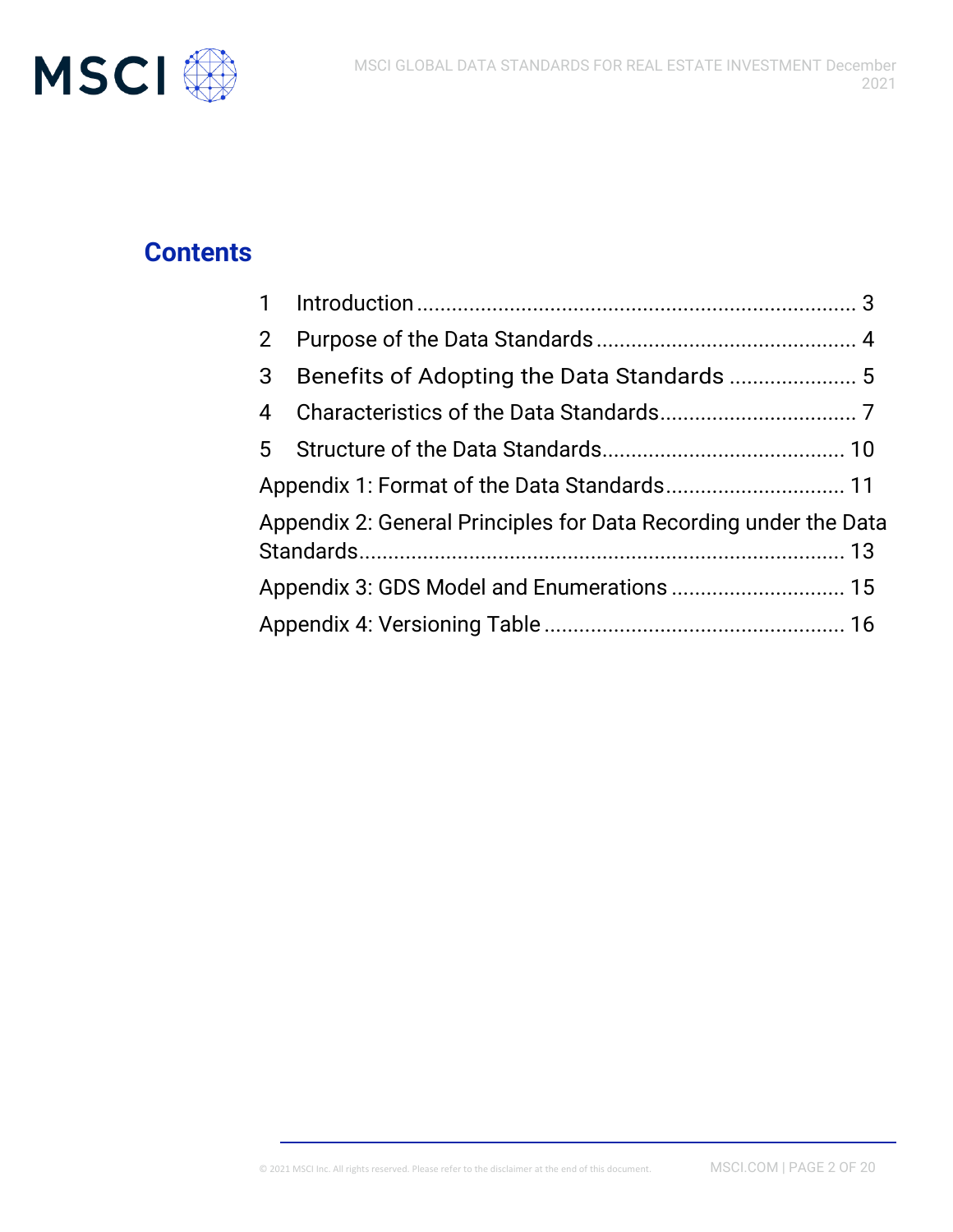

## <span id="page-2-0"></span>**1 INTRODUCTION**

This document describes the MSCI Global Data Standards for Real Estate Investment (GDS). The GDS is based on more than two years of careful deliberation and extensive consultation with clients and other interested industry participants globally. The transformation, currently taking place, in the way real estate is viewed and invested in by a rapidly broadening class of asset owners and managers who share global mandates. Real estate is no longer just the focus of domestic investors whose mandates are defined by national boundaries.

For this reason, a new approach is required to define the data inputs that underpin performance measurement and investment reporting in an era of ambitious cross-border strategy formation and implementation. The new GDS is designed to deliver this infrastructure.

Compared to other real estate reporting standards that center on areas such as best practices in valuation and governance. The MSCI Global Data Standards complement these by focusing on the data inputs needed for investment performance measurement at vehicle, asset and tenant level.

GDS will continue to be updated and revised in future editions to meet the evolving requirements of the various stakeholders. MSCI welcomes ongoing discussion and feedback on the contents of the GDS. The main benefits to investors in commercial real estate from the adoption of the MSCI Global Data Standards are as follows:

- **Better informed decision-making** through enhanced cross border and cross asset class comparability;
- **Improved data quality and quicker availability of performance results**, due to process rationalization.

The GDS has been designed and constructed in parallel and to support the **MSCI Global Methodology Standards for Real Estate Investment, MSCI Property Indexes Methodology** and **MSCI Property Fund Indexes Methodology**. Together these documents provide comprehensive definitions of the data inputs and calculations that support the measurement and reporting of performance and risk for private real estate investments.

This document provides some background to the MSCI Global Data Standards, explaining its purpose, benefits and structure. The outline of the Data Standards is followed by appendices that has the link to the documents listing all data fields, enumerations, definitions and data formats available in the GDS model.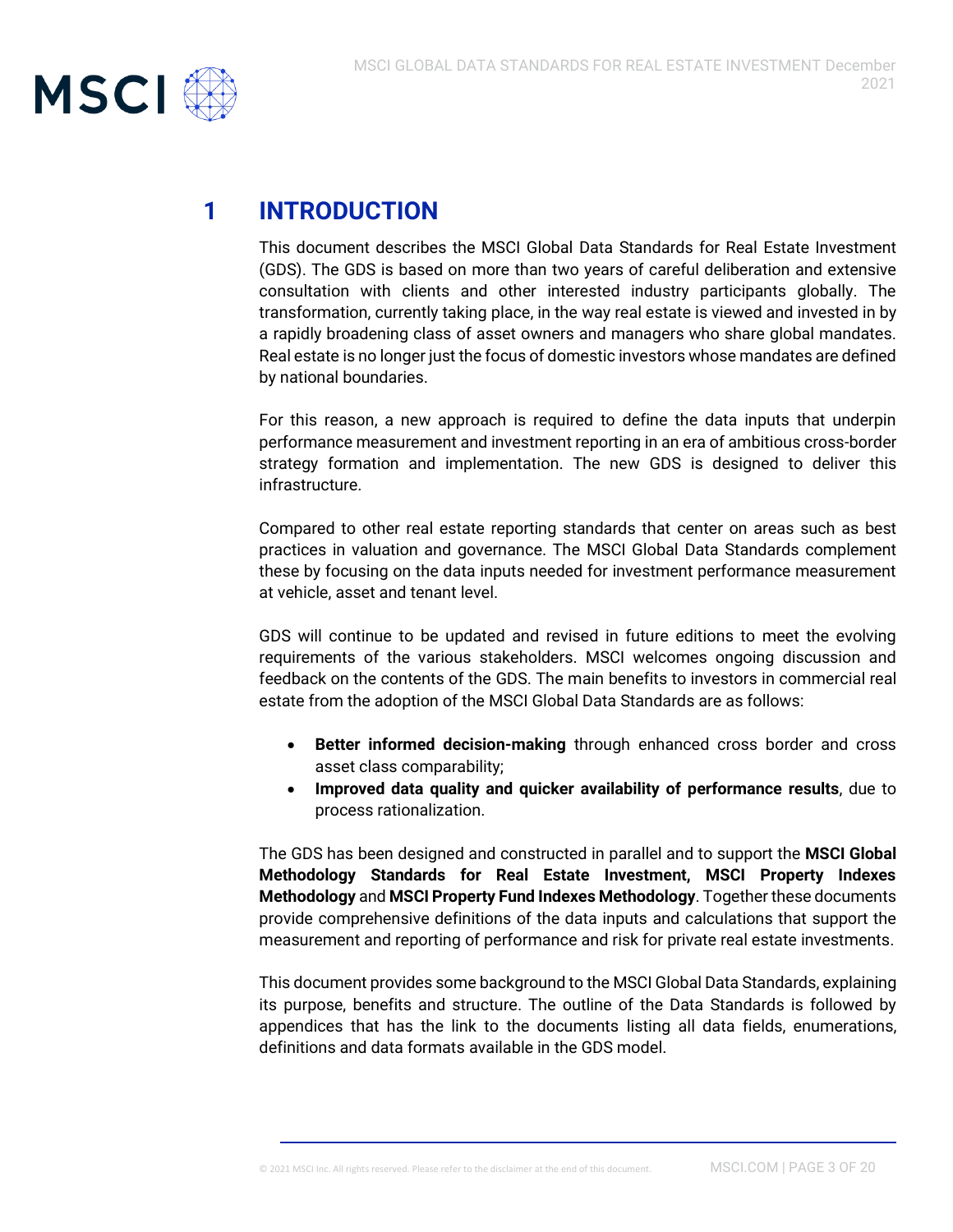

## <span id="page-3-0"></span>**2 PURPOSE OF THE DATA STANDARDS**

The development and implementation of performance measurement and reporting standards is a significant step in the evolution of industries. The evolution of these standards typically follows a common pattern, progressing from local or national, to regional and then global standards. At each stage of this evolution, gains in transparency and efficiencies in reporting are achieved that enable the industry to mature and grow.

Private real estate investment, like many other areas of finance, needs globally consistent performance measurement standards to encourage cross border investment and the development of more efficient markets. However, today most of the existing standard applied to private real estate remains highly localized and focused on the physical product due to the immobile nature of real estate assets.

Progression from localized physical standards to global investment standards has been slow, but with increasing levels of cross-border investment, the need for consistent comparisons of performance metrics across countries and regions of the world has moved to the forefront for asset owners and asset managers of real estate.

Institutions at the forefront of the globalization process are discovering that the potential benefits of private real estate are being limited by information inconsistencies (across both markets and asset classes) and hampered by slow, costly, and error prone data collection and transfer processes. This handicap is especially evident when comparing real estate to other financial asset classes like equities or fixed income, where there are much higher levels of global consistency and automation of data exchange. A global standard will help to rationalize the way that data are held in source systems, making it possible to automate standard data exchange and limit the amount of time spent on data input and validation.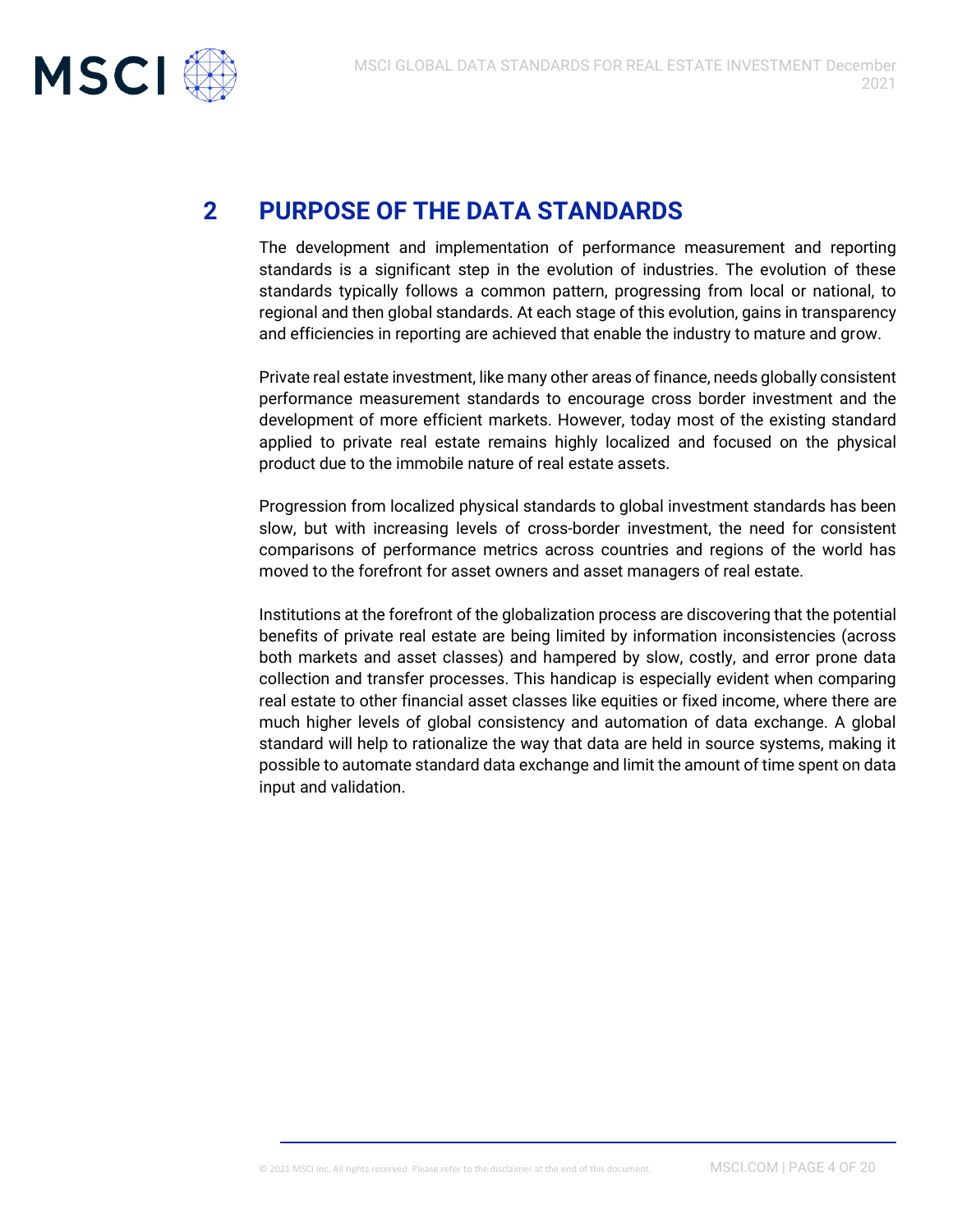

## <span id="page-4-0"></span>**3 BENEFITS OF ADOPTING THE DATA STANDARDS**

Today, performance information about private real estate investments often remains relatively opaque, and the timely measurement requires multiple layers of private data to be passed between owners, managing agents, accountants, valuers, and analysts, on an increasingly frequent basis. The impetus for this interchange is being driven by increasing regulatory demands from bodies such as the International Organization of Securities Commissions (IOSCO), and more specific regulations including the European Parliament's Alternative Investment Fund Managers Directive (AIFMD). The current lack of consistent global data standards for real estate investment performance means that, even at the country level, parties involved do not always use the same language and often store data in their bespoke systems, with little transferability. The result is often inconsistent comparative measurement and substantial investments in time, money and effort spent on data calculation, collection, and management tasks at every stage of the investment process.

The MSCI Global Data Standards have been developed to provide the real estate industry with improved comparability across markets and asset classes and overcome information exchange challenges. The potential benefits to investors include **better informed decision-making** through enhanced cross border and cross asset class comparability and **improved data quality and quicker availability of performanceresults**, due to process rationalization.

#### **BETTER INFORMED DECISION MAKING**

Enhanced consistency, across real estate markets and other asset classes, will contribute to improved decision making. Below are some examples:

**Consistent within- and cross-asset class strategy development and portfolio construction**: Better informed allocations will be possible owing to an improved alignment of return calculations, standardized market and sector reweighting procedures, and globally consistent currency conversion processes. At the same time, like-for-like assessment of real estate market cycles will be possible as a result of more comparable yield and rent measures. Globally consistent geographic and property type classifications will improve the comparability of market segments between countries. Operational metrics like vacancy rates and net operating costs will be compared and projected more consistently across markets.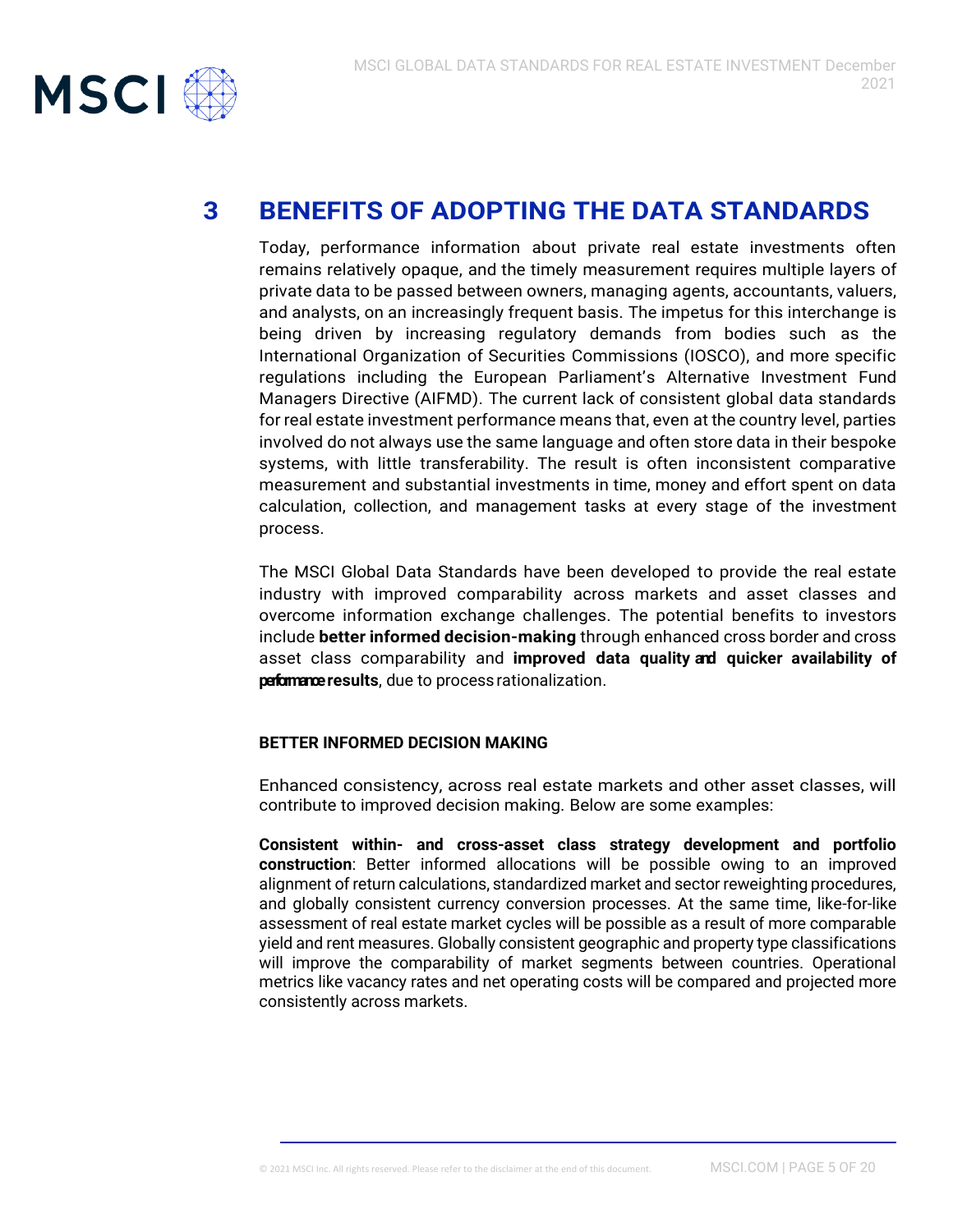

**Consistent within- and cross-asset class benchmarking**: The availability of robust cross border indexes that are appropriate for benchmarking private real estate investments independently, or in combination with indexes from other asset classes, will grow.

#### **IMPROVED DATA QUALITY AND QUICKER AVAILABILITY OF PERFORMANCE RESULTS**

Through broad agreement on performance measures and definitions, the quality of real estate data is also expected to improve. By removing some of the ambiguity and heterogeneity in local or national market practices, the Data Standards will potentially help to reduce discrepancies in the way measures are calculated across markets and result in greater confidence in the underlying data.

This should in turn help to reduce the reliance on manual calculation, encouraging automation and **improved data quality**. The resulting benefits will likely include:

- More precise comparisons across countries and sectors.
- Fewer error-prone processes.
- Greater levels of consistency, promoting comparison with other asset classes.

With increased global consistency and automation, the speed of data verification should also improve, resulting in **faster and more efficient data collection** as well as more timely **reporting and analysis**. The results of this improvement in speed are likely to include:

- Faster delivery of indexes and portfolio analytics
- Reduced reporting lags
- Increased reporting frequencies
- More timely risk analyses
- Enhanced regulatory reporting

Ultimately, improvements in consistency, quality, and speed of delivery in performance reporting will help to improve transparency and comparability across real estate markets as well as between real estate and other asset classes. The result will be more informed and **better investment decision making**, and **an improvement in the integration of real estate within the multi-asset class portfolio.**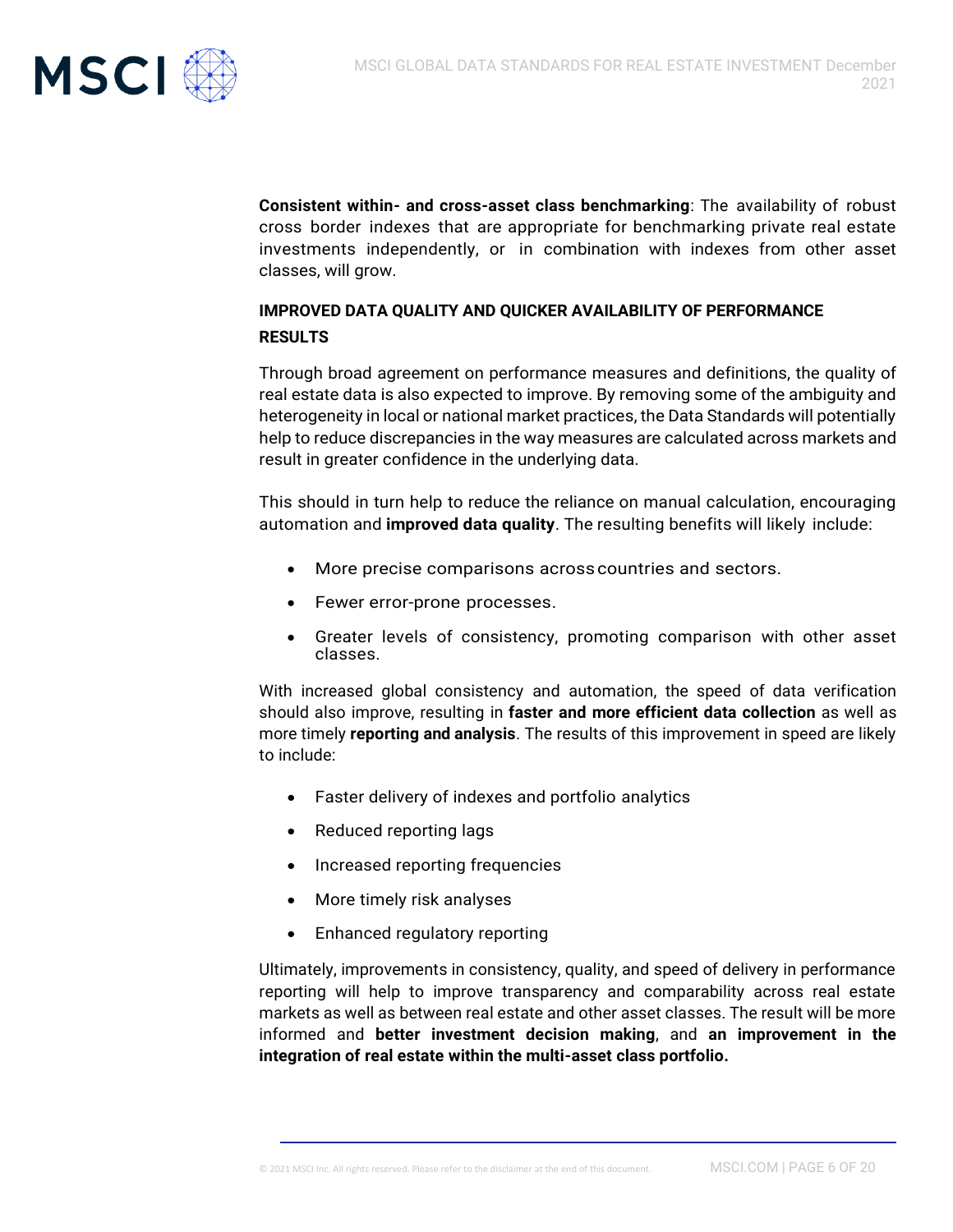

## <span id="page-6-0"></span>**4 CHARACTERISTICS OF THE DATA STANDARDS**

Historically, MSCI had maintained slightly different data specifications in each country, to reflect local differences in legal frameworks, real estate management practices and geographies. Although the core principles of return calculation and data point specification have been synchronized for many years, national and other service-specific variations have persisted to accommodate local requirements. While additional data items may still be necessary for some specific reporting services, the increasing number of global investors needing accurate cross border comparisons, and the general adherence to higher level international standards for valuation and accounting, now make it both desirable and possible to integrate MSCI's local data specifications within a **single Data Standards framework**.

The Data Standards cover a **broad range of real estate performance measurement data inputs** at the vehicle, asset, and tenancy levels that support performance and risk analytics. The scope of the Data Standards extends from the data inputs necessary for performance measures (returns, yields, and costs) and segmentations (asset type and geographic classification), to methods of data transformation (such as interpolation and currency conversion). It covers not only financial metrics, but also non-financial typologies and descriptors.

The Data Standards have been **designed to complement existing standards**. Wherever possible, MSCI principles and definitions are consistent with other external international data standards. In particular, MSCI draws on existing reporting, accounting, valuation and measurement standards:

- The overarching principles governing MSCI portfolio level performance measurements are those contained in the GIPS Global Investment Performance Standard, prepared by the Chartered Financial Analyst (CFA) Institute, which covers the measurement and disclosure of investment returns for all asset classes.
- International Financial Reporting Standards (IFRS), developed by the International Accounting Standards Board (IASB), are also fundamental to MSCI's Data Standards. IFRS accounting standards now cover the majority of countries contributing to MSCI global indexes, and although these have not yet been made mandatory, it is generally acknowledged that local standards will converge towards IFRS. MSCI has, therefore, aligned its data recording principles with IFRS wherever possible.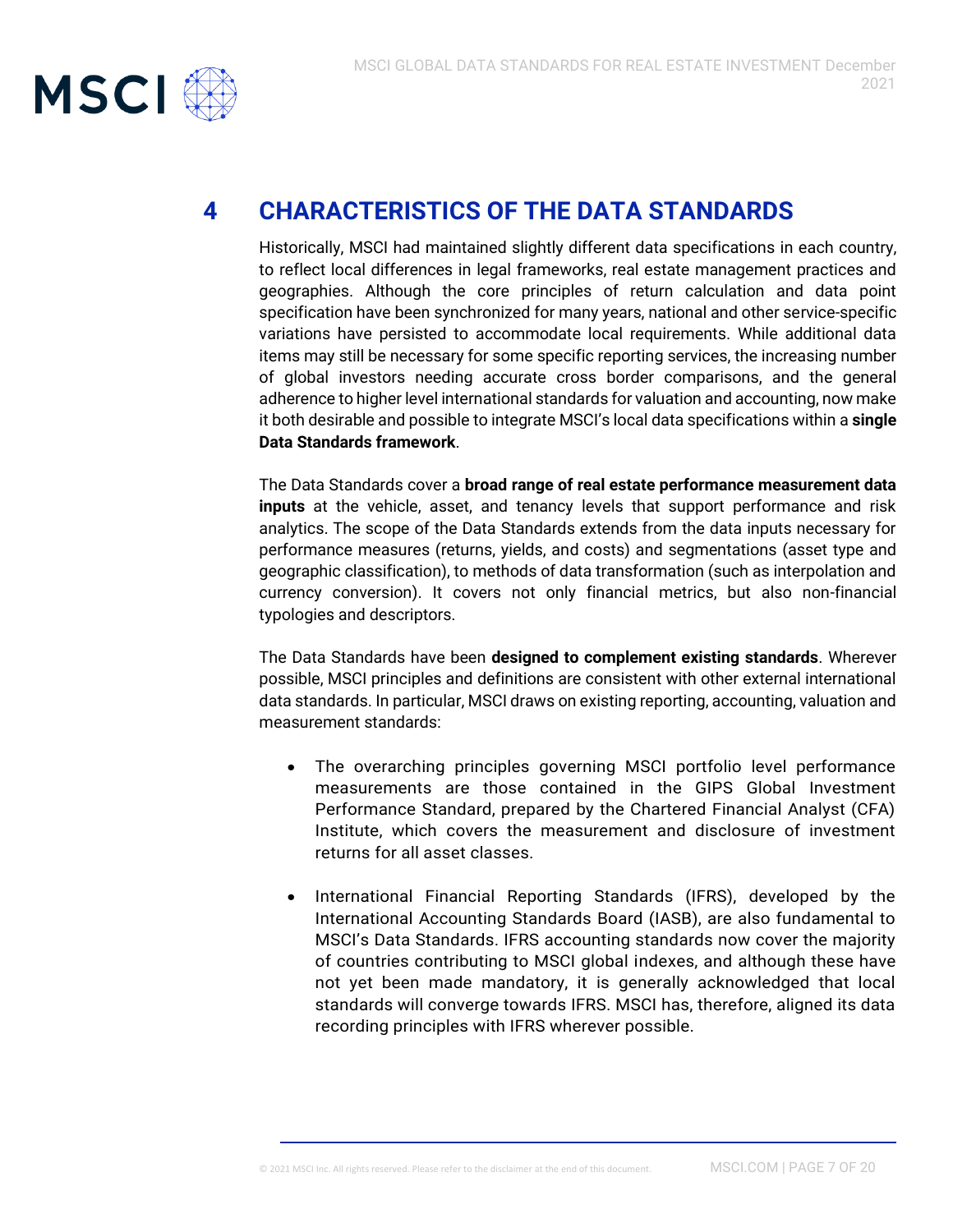

• MSCI has always aimed to utilize only those valuations which are predicated upon open market principles, in order to produce like-for-like international comparisons of investment performance. However, there have historically been a number of different area-specific valuation or appraisal standards adopted within national markets and prepared by local valuation bodies. The International Valuation Standards Council (IVSC) was formed in 1981 to develop international technical and ethical standards for valuations to support the regulation of financial markets.

In 2014 the IFRS Foundation and International Valuation Standards Council ('IVSC') agreed a statement of protocols for co- operation on International Financial Reporting Standards and International Valuation Standards, acknowledging their common interest in ensuring consistent measurement of Fair Value. MSCI has, therefore, adopted the IVSC valuation standards as the preferred basis for reporting capital and rental values for performance measurement purposes.

- The European Association for Investors in Non-Listed Real Estate Vehicles (INREV) publishes an integrated set of principles and guidelines for reporting for non-listed vehicles. Wherever possible, MSCI Global Data Standards for Real Estate Investment for vehicle level reporting have been aligned with INREV definitions, albeit with terminology adjusted to fit a wider range of global markets.
- EPRA, the European Public Real Estate Association, is the industry body for European REITs and other listed property companies. It provides industry standard definitions of performance measures such as yields, which have been adopted here as the basis for definitions of some data inputs.
- The NCREIF PREA Reporting Standards (Reporting Standards) are a U.S. industry initiative, co-sponsored by the National Council of Real Estate Investment Fiduciaries (NCREIF) and the Pension Real Estate Association (PREA), with a mission to establish and implement information standards for the real estate industry which will facilitate transparency, consistency and informed decision making.

Established standard-setting organizations such as the Financial Accounting Standards Board (FASB) and the CFA Institute do not specifically address certain institutional real estate investment and investor reporting issues. The Reporting Standards initiative was created to fill this gap and increase transparency within the industry. Wherever possible, the Data Standards are consistent with NCREIF PREA Reporting Standards, albeit with terminology adjusted to fit a wider range of global markets.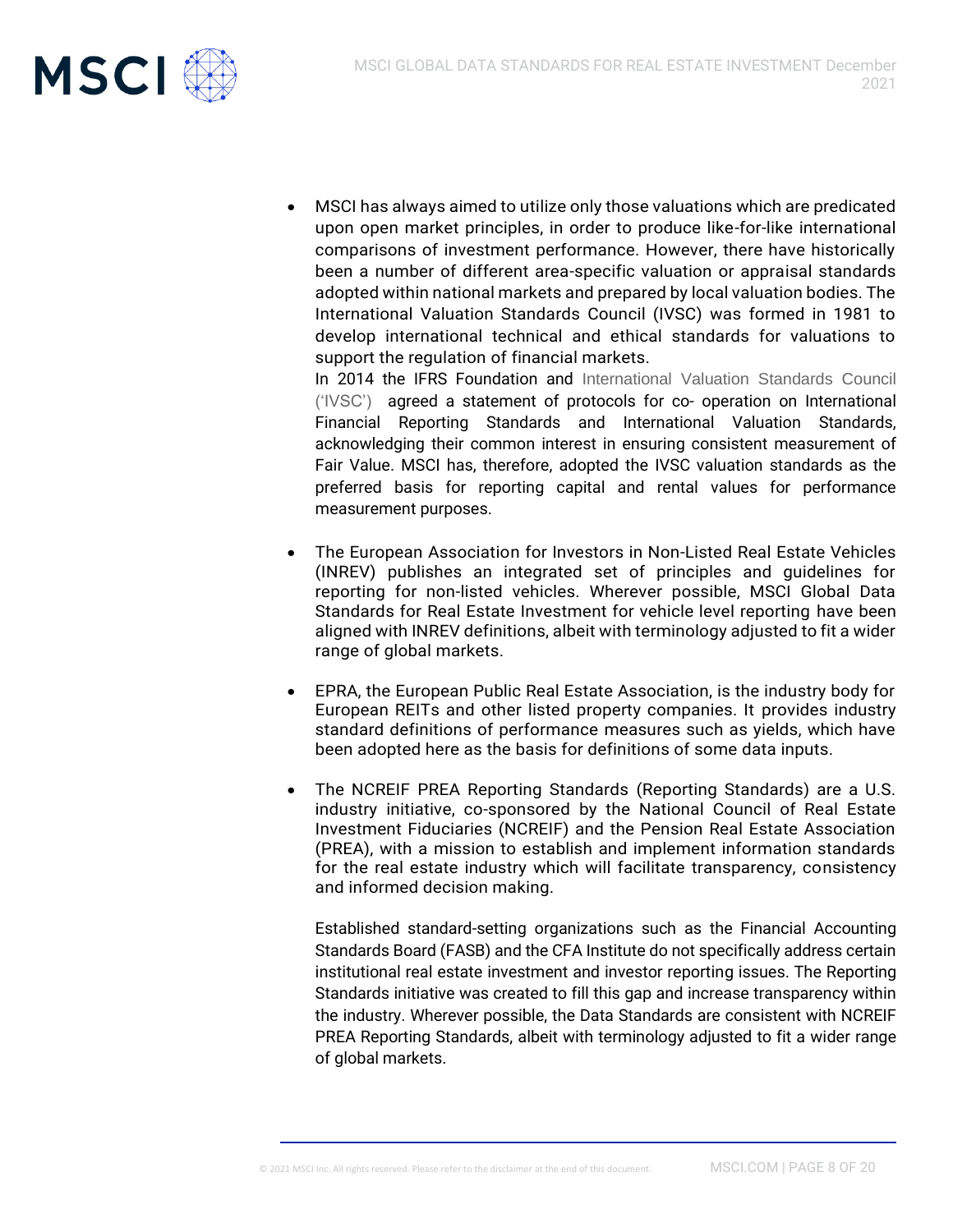

• The Task Force on Climate-Related Financial Disclosures (TCFD), created by the Financial Stability Board (FSB), has developed consistent climate-related financial risk disclosures for use by companies, banks, and investors in providing information to stakeholders. MSCI's Global Data Standards are designed to enable calculation of Climate-related Risk (physical and transitional risk) using the TCFD disclosures and also for ESG disclosure as part of the Sustainable Finance Disclosure Regulation (SFDR) as introduced by the European Commission.

<span id="page-8-0"></span>MSCI's Global Data Standards complements the **MSCI Global Methodology Standards for Real Estate Investment, MSCI Property Indexes Methodology, MSCI Property Fund Indexes Methodology, MSCI Standards for Real Estate Valuations** and the **MSCI Real Estate Data Provider Code of Conduct**. The Global Methodology Standards detail all MSCI's definitions of real estate performance measures and core analysis procedures. These measures and calculations rely either directly or indirectly on the data conventions set out in the Global Data Standards. The Code of Conduct defines the broad organizational and quality control principles to which any contributor must adhere when contributing real estate data to MSCI.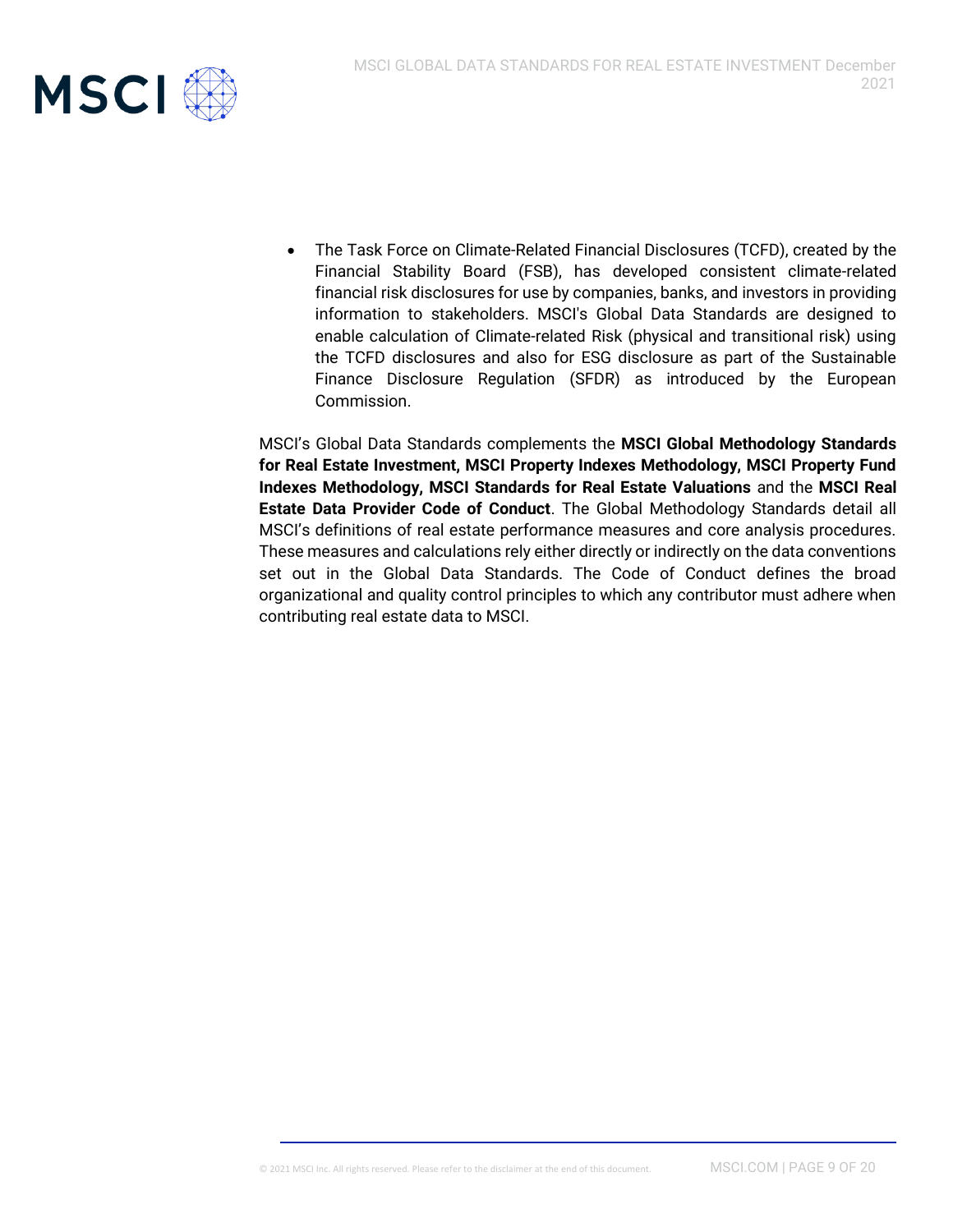

## **5 STRUCTURE OF THE DATA STANDARDS**

The MSCI Global Data Standards for Real Estate Investment is structured to provide a robust and comprehensive data model. At the highest level, the Data Standards can be broken down into four sections relating to the type of data being classified:

- The vehicle section classifies fund-level data, including descriptive, valuation, capital and revenue-flow and allocation information.
- The Non-Direct Holding section classifies holdings in indirect real estate, other financial assets and liabilities.
- The direct Real Estate section classifies real estate asset-level data including descriptive, transaction, valuation, capital and revenue- flow information.
- The tenancy section classifies lease level data and includes descriptive, valuation, cashflow, ESG and lease details of units within the direct real estate properties.

The broad structure of the Data Standards is summarized in the Exhibit 1 in the next page.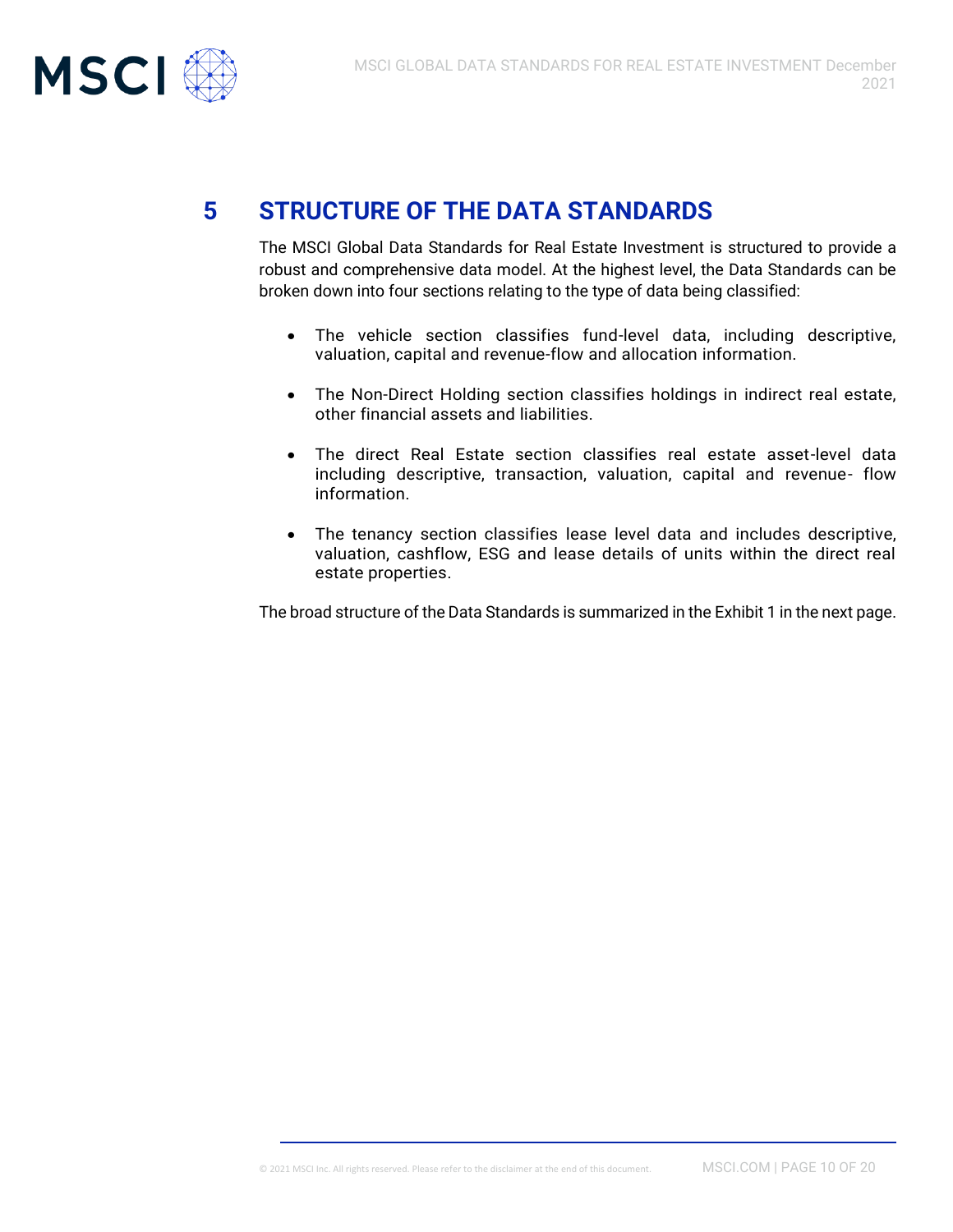

#### Exhibit 1: Structure of the Global Data Standards

<span id="page-10-0"></span>

| <b>Data Category</b>      |                                      |                    |                  |                          |                                             |                          |              |
|---------------------------|--------------------------------------|--------------------|------------------|--------------------------|---------------------------------------------|--------------------------|--------------|
| <b>Entity Level</b>       | <b>Investment Types</b>              | <b>Descriptive</b> | <b>Valuation</b> | <b>Cash flow</b>         | <b>Asset Allocation</b><br>(Index specific) | Lease<br><b>Details</b>  | <b>ESG</b>   |
| Vehicle                   |                                      | v                  | v                | ٧                        | v                                           | $\overline{\phantom{a}}$ |              |
| <b>Non-Direct</b>         | <b>Indirect Investment</b>           | $\checkmark$       | v                | v                        | $\overline{\phantom{a}}$                    | $\overline{\phantom{a}}$ |              |
| holdings                  | Cash                                 | $\checkmark$       | v                | v                        | $\overline{\phantom{0}}$                    | $\overline{\phantom{a}}$ |              |
|                           | <b>Debt Investment</b>               | v                  | $\checkmark$     | $\checkmark$             | $\overline{\phantom{0}}$                    | $\overline{\phantom{0}}$ |              |
|                           | <b>Derivatives</b>                   | v                  | v                | ٧                        | $\overline{\phantom{a}}$                    | -                        |              |
|                           | <b>Forward Commitment</b>            | v                  | $\checkmark$     | v                        | $\overline{\phantom{0}}$                    | $\overline{\phantom{a}}$ |              |
|                           | <b>Acquisition Costs Capitalized</b> | $\checkmark$       | v                | $\overline{\phantom{a}}$ | ٠                                           | $\overline{\phantom{a}}$ |              |
|                           | <b>Other Assets</b>                  | v                  | $\checkmark$     | v                        | $\overline{\phantom{0}}$                    | $\overline{\phantom{0}}$ |              |
|                           | Debt (Liability)                     | $\checkmark$       | v                | v                        | $\overline{\phantom{a}}$                    | $\overline{\phantom{0}}$ |              |
|                           | <b>Minority Interest Liabilities</b> | v                  | v                | v                        | $\overline{\phantom{0}}$                    | $\overline{\phantom{0}}$ |              |
|                           | <b>Other Liabilities</b>             | $\checkmark$       | v                | $\checkmark$             | $\overline{\phantom{0}}$                    | $\overline{\phantom{a}}$ |              |
| <b>Direct Real Estate</b> |                                      | $\checkmark$       | v                | $\mathsf{v}$             | ٠                                           | $\overline{\phantom{0}}$ | Υ            |
| <b>Tenancy</b>            |                                      | $\checkmark$       | $\checkmark$     | $\checkmark$             | -                                           | ۷                        | $\checkmark$ |

#### **Below is a brief description of data categories:**

**Descriptive:** This data is largely static in nature and should be populated in the initial delivery to MSCI or for any new purchases. It includes reference identifiers, dates and asset characteristics

**Valuation:** Data that is required to be updated as at the end of each measurement period. Includes Capital Values, NAV and internal Fund Returns

**Cash flow:** Total Capital and Revenue flows for all assets and liabilities over the period. Cash flows are provided in periodic increments (day dated, monthly etc.) as specified

**Asset Allocation (Index specific):** The aggregated breakdown of the Vehicle's investment in direct or indirect assets by sector and segmentation at the end of each measurement period

**Lease Details:** Information regarding (Lease details, Unit characteristics, Tenancy Steps indicating future rent schedule of the unit)

**ESG:** Data for Climate risk reporting and Index calculation based on building certifications. Includes GHG Emissions, Energy Consumption, Energy Performance Certification, Environment Assessment Rating of real estate properties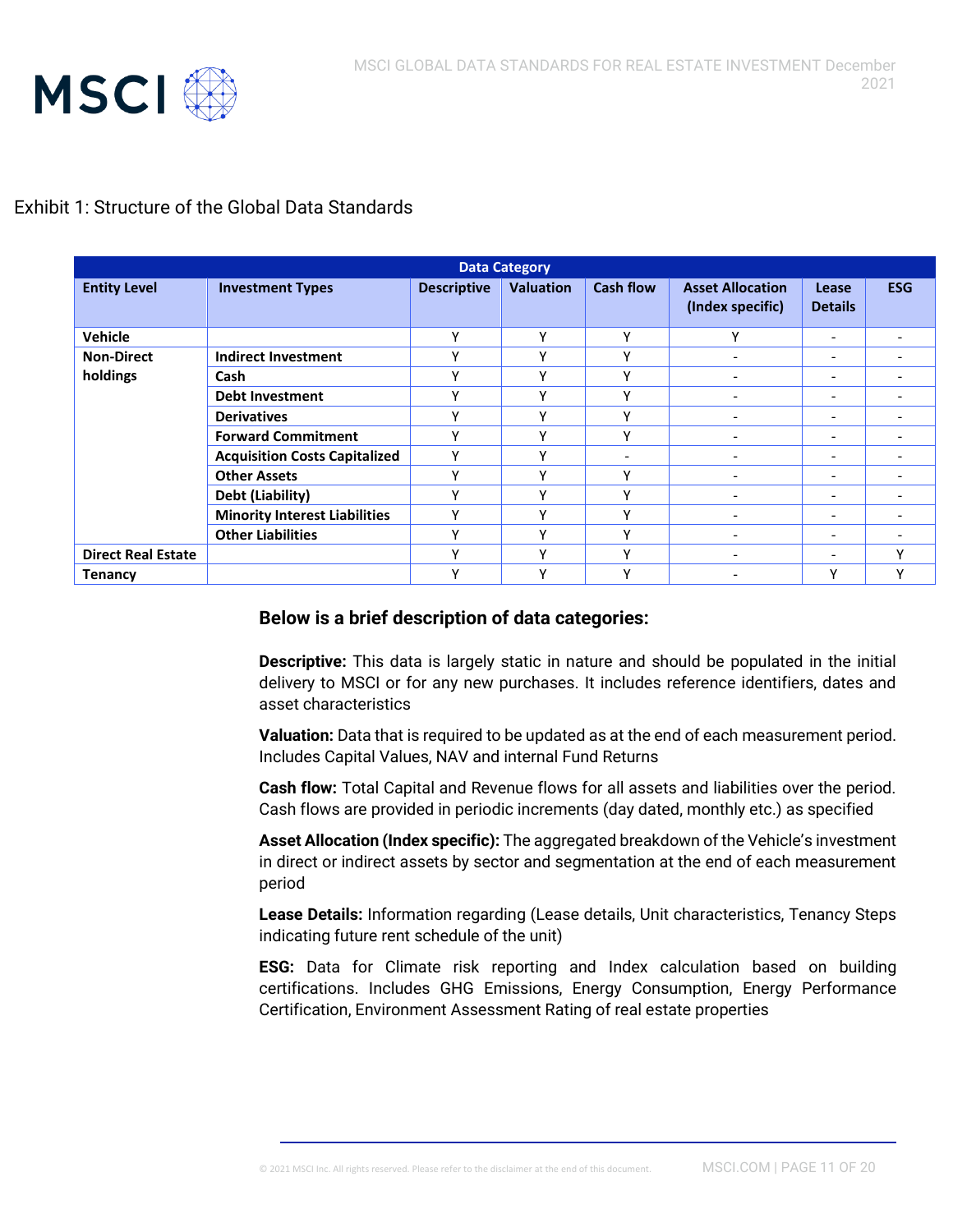

## **APPENDIX 1: FORMAT OF THE DATA STANDARDS**

The Data Standards are presented as a series of complete schedules of all the data items required for performance measurement and risk analysis at a global level. Other data required by MSCI for specific local or asset type products can be supplied to MSCI clients on request.

The data fields are set out in a readily searchable tabular format, showing:

- Data Field Name
- Data Field Label
- Data Category
- Data Field definition
- Data Format
- Enumerations (Whether or not enumerations are available)
- Countries (Global or regional data field)

All data definitions must be interpreted in the context of the general principles as outlined in Appendix 2.

Appendix 3 consists of the Data field definitions as well as Enumerations for the fields which are listed separately (where required).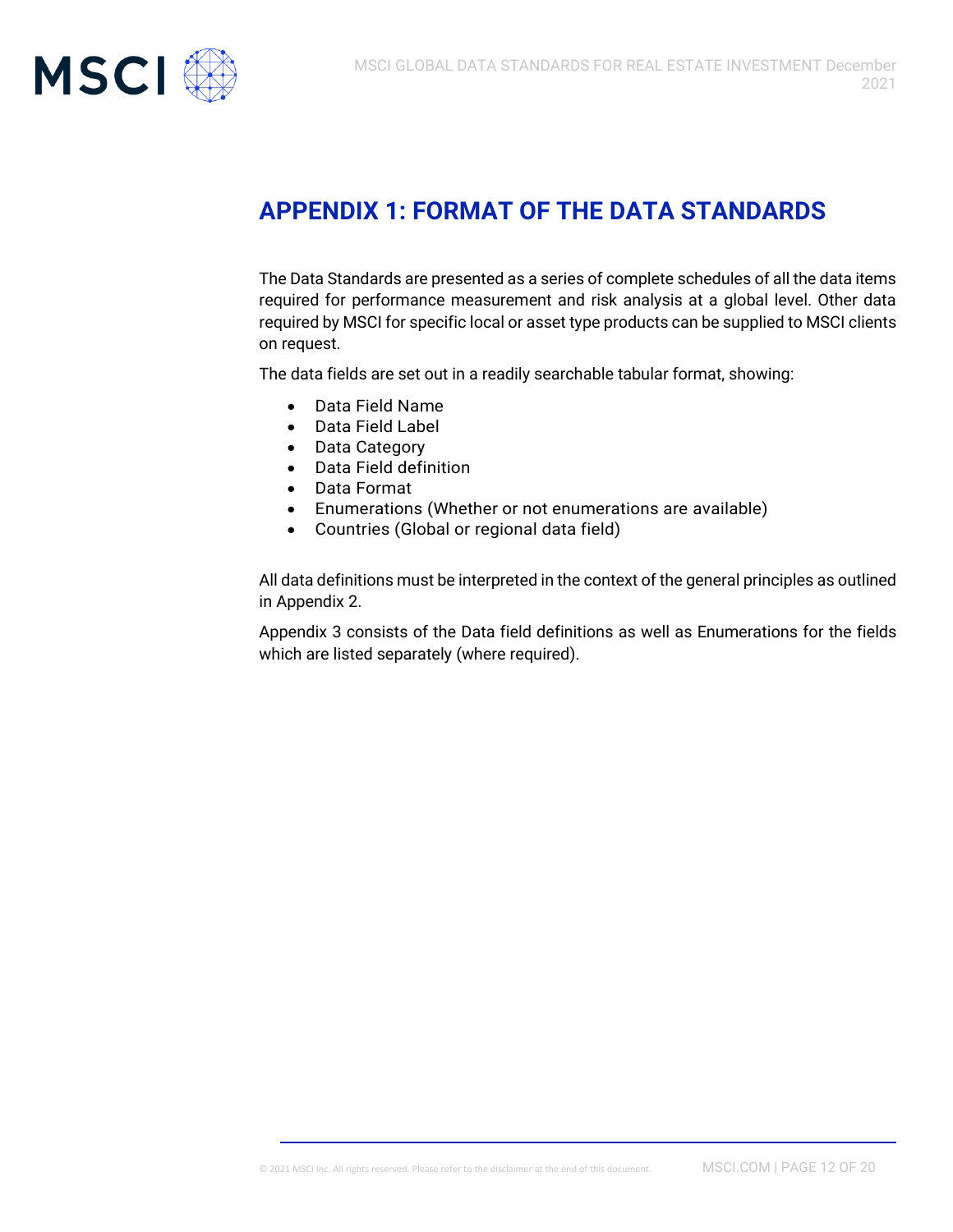

## <span id="page-12-0"></span>**APPENDIX 2: GENERAL PRINCIPLES FOR DATA RECORDING UNDER THE DATA STANDARDS**

The data definitions must all be applied in accordance with the following principles, which underpin all the data items, bringing them together into a consistent and coherent data structure that is appropriate for investment performance and risk measurement. These principles are set out in more detail in the instructions section of the data collection template.

**Frequency of data records**: The minimum frequency for external valuations is annual. Actual valuations (whether full or desktop, external or internal) should be provided for the month to which they pertain.

Cash flows are recorded by MSCI as monthly amounts. All capital and revenue flows should be provided month by month, unless otherwise requested. Transactions should be day-dated.

**Completeness**: All assets and liabilities that form part of the vehicle or portfolio must be included.

- All direct properties including, but not restricted to developments, joint ventures and shared ownership, owner occupied and non-domestic holdings in commercial and residential assets.
- All indirect investments in private and public vehicles including: Listed and unlisted vehicles, property company shares, mortgage loans and other derivatives.
- Cash, other assets, debt and other liabilities.

For further details, see investment types in the MSCI Global Data Standards - Model. All financial data for shared ownership properties must be provided pro rata for the appropriate share. Floor space, Emissions and Energy usage data must however be provided at 100% .

**Direct real estate assets**: Asset should be recorded at individual building or group of buildings. For a group of buildings, they should ideally share the same location, same building quality and same property sector. In the case of a building or group of buildings has a mixture of types (i.e. office and retail), those should be recorded as two separate assets if the valuation and revenues and costs could be provided for the individual assets. In certain cases, assets are aggregated even at different locations, because it isn't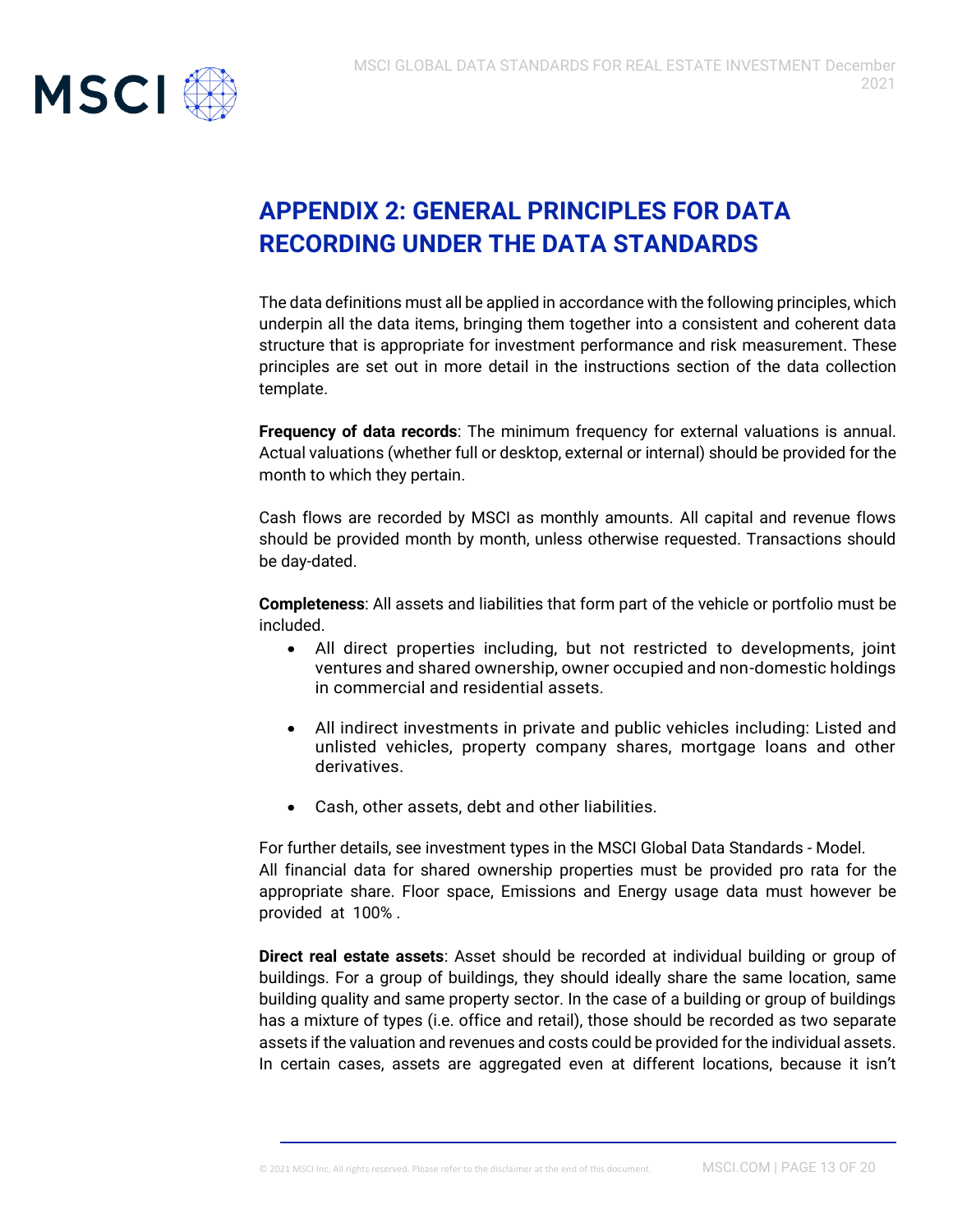

feasible to split them into individual assets because there is one agreement with the tenant and that agreement can't be attributed to single assets including separate valuations for the individual buildings.

**Valuations**: Valuations standards are documented in the MSCI Standards for Real Estate Valuations document.

**Accruals principle**: All income and costs must be submitted on an accrual basis, assuming that income is received when due, and costs are paid when invoiced, excluding interest on payment arrears and provisions for bad debts.

**Transaction costs**: Costs associated with the purchase or sale of whole properties must be recorded as at the date of the transaction in the specific fields provided for these costs. These costs must be excluded from on-going capital expenditure or receipts to avoid double counting.

**Transaction dates**: Purchases and sales of buildings, sites or direct developments should be timed to the day of legal completion, from which the new owner is entitled to receive income. For pre-funded developments, the purchase date is taken to be that of the payment of the first installment to the developer. For Non-direct holdings, the transaction date should be the contract/trade date, not the settlement date.

**Currency**: For direct holdings, all data are recorded in the local currency of the property, except for several Eastern European Countries (e.g. Bulgaria, Czech Republic, Hungary, Poland, Romania, and Slovakia) for which the data are recorded in Euros. Data recorded at vehicle level must be provided in the operating currency of the vehicle. For Non-direct holdings, where data are recorded for specific holdings, it should be provided in local currency. If Non-direct holdings data are recorded at aggregate level, it should be provided in the operating currency of the vehicle.

**Language**: Local languages and scripts should be used for asset, vehicles and other names and addresses. Otherwise English is the default language for the Data Standards.

**Rounding**: All financial amounts and floor spaces are recorded as whole integers, unrounded. Decimal values for percentages or other rates should be recorded to at least two decimal places. Percentages should be provided as percentage points, not decimals (e.g., 75% should be provided as '75.00' not '0.75').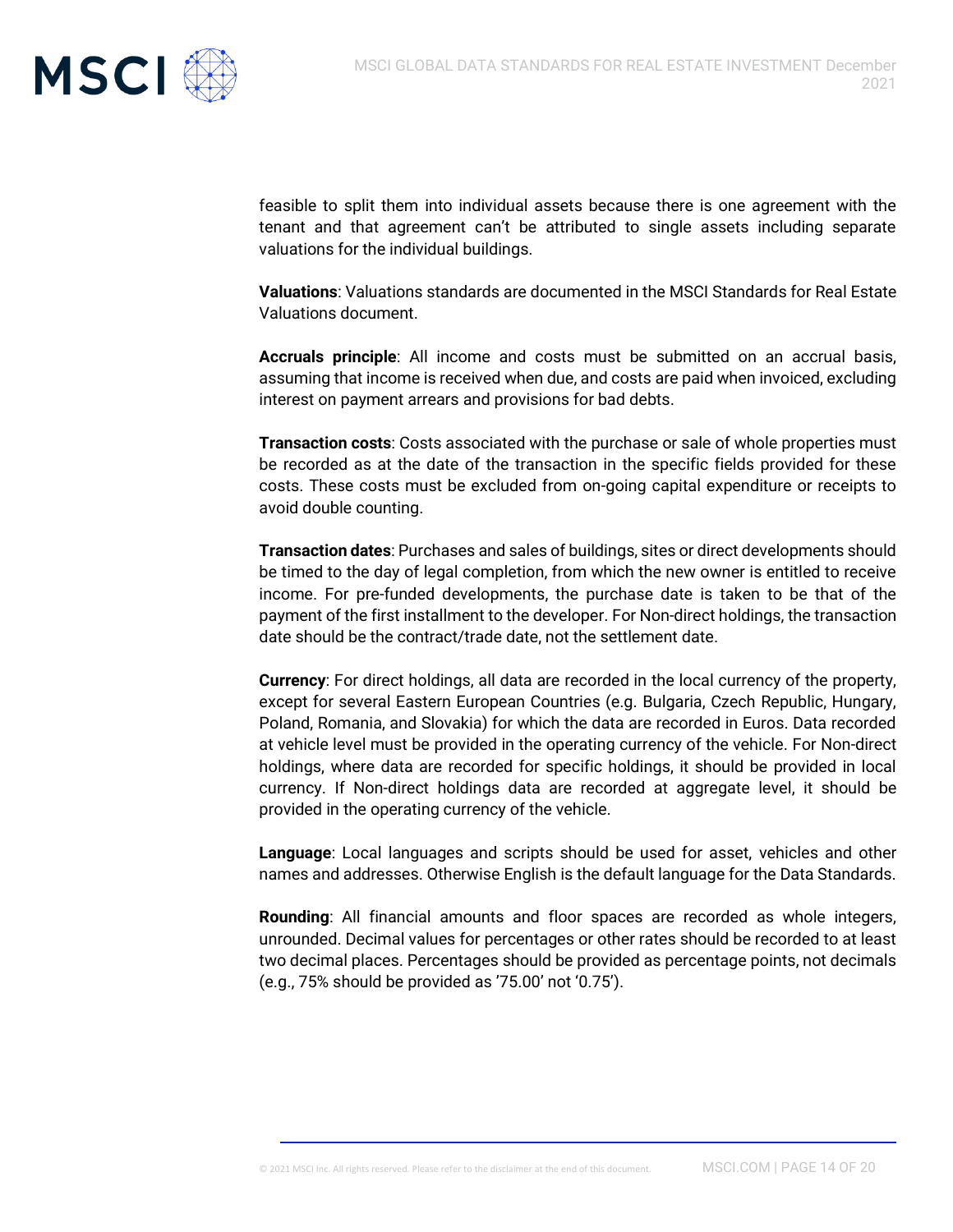

**Null responses**: A zero should be recorded for all financial fields if there has been no income, receipt or expenditure under a category. A field left blank will be treated as a nonresponse.

All enumerated fields include three standard default responses:  $(1)$  Not applicable – as indicated by field definitions, which state the types of record requiring a response. (2) Not known – only to be used where the field is applicable, and the response is genuinely not known. (3) Applicable, not categorized – only to be used where the field is applicable, but the response cannot be categorized under any of the possible responses listed.

**Negative values**: Data points for expenditures and receipts should all be submitted as positive amounts. Corrections and reversals of accruals should be recorded as negative amounts.

## <span id="page-14-0"></span>**APPENDIX 3: GDS Model and Enumerations**

The details of the GDS Model that entails the Data Field Name, Data Field Label, Data Category, Data Field Definition, Data Format, Enumeration and Countries are available in the spreadsheet titled MSCI Global Data Standards for Real Estate Investment – Appendix 3.

Additionally, the spreadsheet also details the enumerations that entails the Data Field Name, Data Field Label, Combined enumeration code value and Definition. To access the spreadsheet – please click the link below:

MSCI Global Data Standards for Real Estate Investment – Appendix 3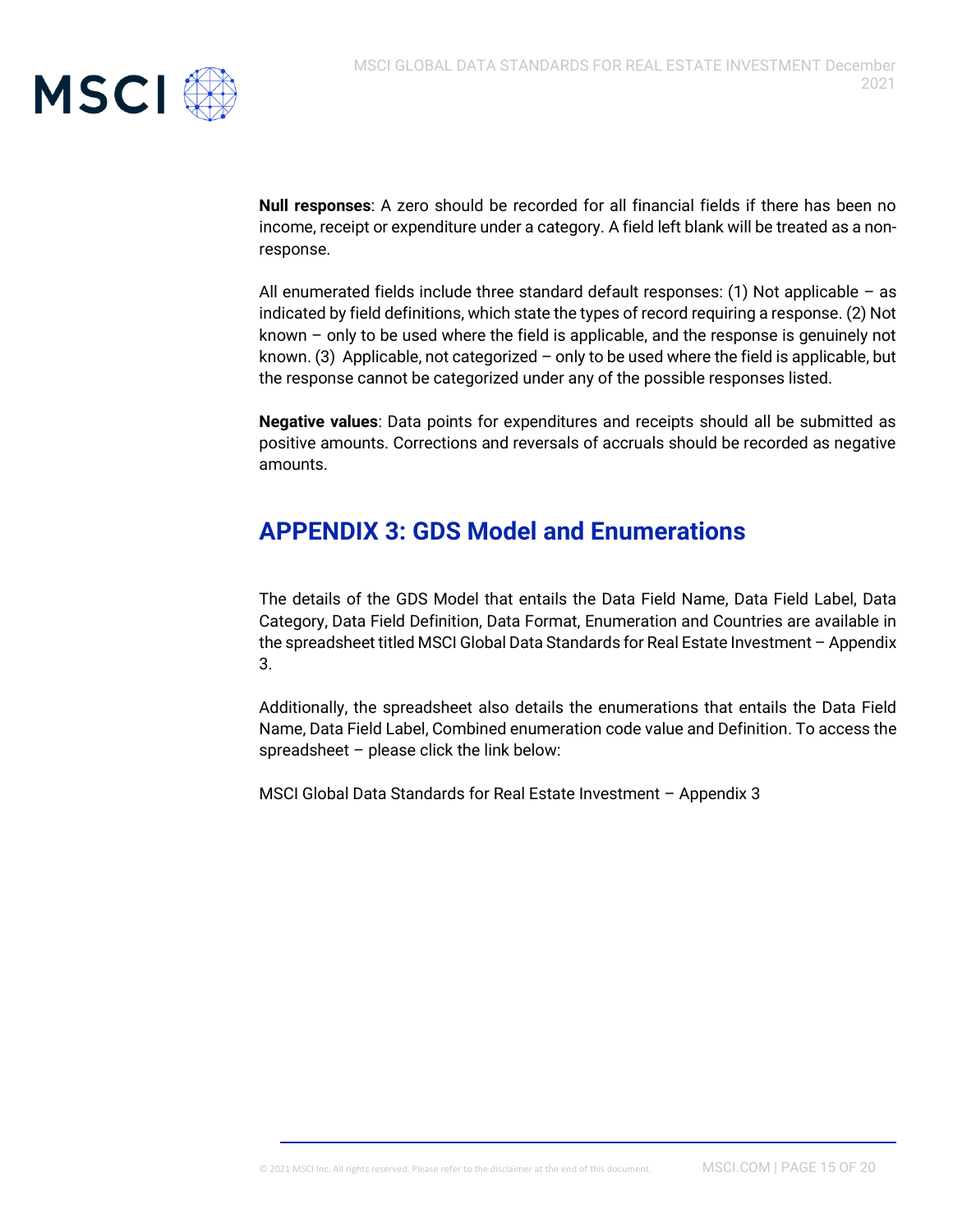

## <span id="page-15-0"></span>**APPENDIX 4: Versioning Table**

| <b>Version</b> | <b>Publication Date</b> | <b>Key Changes</b>                                                                                                          |
|----------------|-------------------------|-----------------------------------------------------------------------------------------------------------------------------|
| 1.0            | <b>July 2016</b>        | First release of MSCI Global Data Standards for Real<br><b>Estate Investment</b>                                            |
| 1.1            | February 2017           | Sale Costs: Other                                                                                                           |
|                |                         | Correct definition included; previous definition was<br>related to different data field                                     |
|                |                         | <b>Turnover Rent</b>                                                                                                        |
|                |                         | Correct definition included; previous definition was<br>related to different data field                                     |
|                |                         | <b>Property Type</b>                                                                                                        |
|                |                         | Enumeration definition 1703 - Other - Applicable Not<br>Categorized has been amended and includes mixed<br>used properties  |
|                |                         |                                                                                                                             |
|                |                         | <b>Tenant Name</b>                                                                                                          |
|                |                         | Added to definition that if the tenant is a named<br>individual the name should be replaced with "Private<br>Individual"    |
|                |                         | Name of Tenant Guarantor                                                                                                    |
|                |                         | Added to definition that if the guarantor is a named<br>individual the name should be replaced with "Private<br>Individual" |
|                |                         |                                                                                                                             |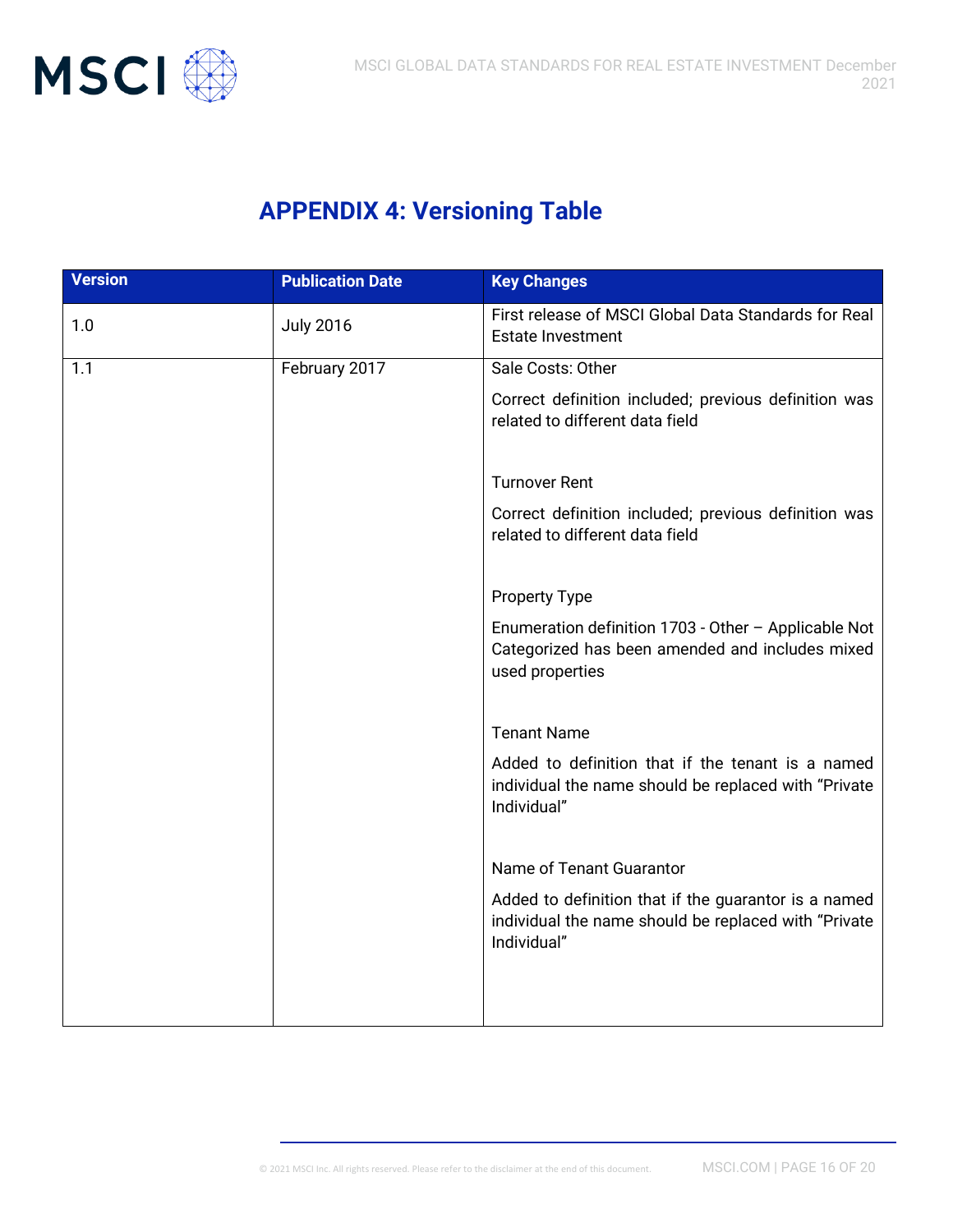

| <b>Version</b> | <b>Publication Date</b> | <b>Key Changes</b>                                                                                                                                      |
|----------------|-------------------------|---------------------------------------------------------------------------------------------------------------------------------------------------------|
| 1.2            | August 2017             | <b>Development Status</b>                                                                                                                               |
|                |                         | Enumerations added include data fields to collect<br>vehicle                                                                                            |
|                |                         | revenue flows:                                                                                                                                          |
|                |                         | - Distributions Unitized                                                                                                                                |
|                |                         | - Net Investment Income Before Fees Unitized                                                                                                            |
|                |                         | - Net Investment Income After Fees Unitized                                                                                                             |
|                |                         | - Incentive Fees Unitized - Capital account                                                                                                             |
|                |                         | - Incentive Fees                                                                                                                                        |
| 1.3            | January 2019            | Valuation standards are removed from the document<br>and are included in the MSCI Standards for Real<br><b>Estate Valuations document</b>               |
|                |                         | The principles for data provision on the level of direct<br>real estate assets have been added.                                                         |
|                |                         | The principle for currency data provision has been<br>made explicit for Eastern European countries for<br>which the data needs to be provided in euros. |
| 1.4            | <b>July 2020</b>        | Introduced additional global and regional data fields<br>along with corresponding enumerations                                                          |
|                |                         | Introduced additional data fields pertaining to TWR<br>methodology for Property Fund Indexes                                                            |
|                |                         | Introduced new data fields pertaining to ESG for<br><b>Direct Real Estate</b>                                                                           |
|                |                         | Replaced the tables in Appendix 3 and 4 with MSCI<br>Global Data Standards for Real Estate Investment -<br>Appendix 3 Spreadsheet                       |
|                |                         | Minor edits to the definitions of multiple data fields                                                                                                  |
|                |                         |                                                                                                                                                         |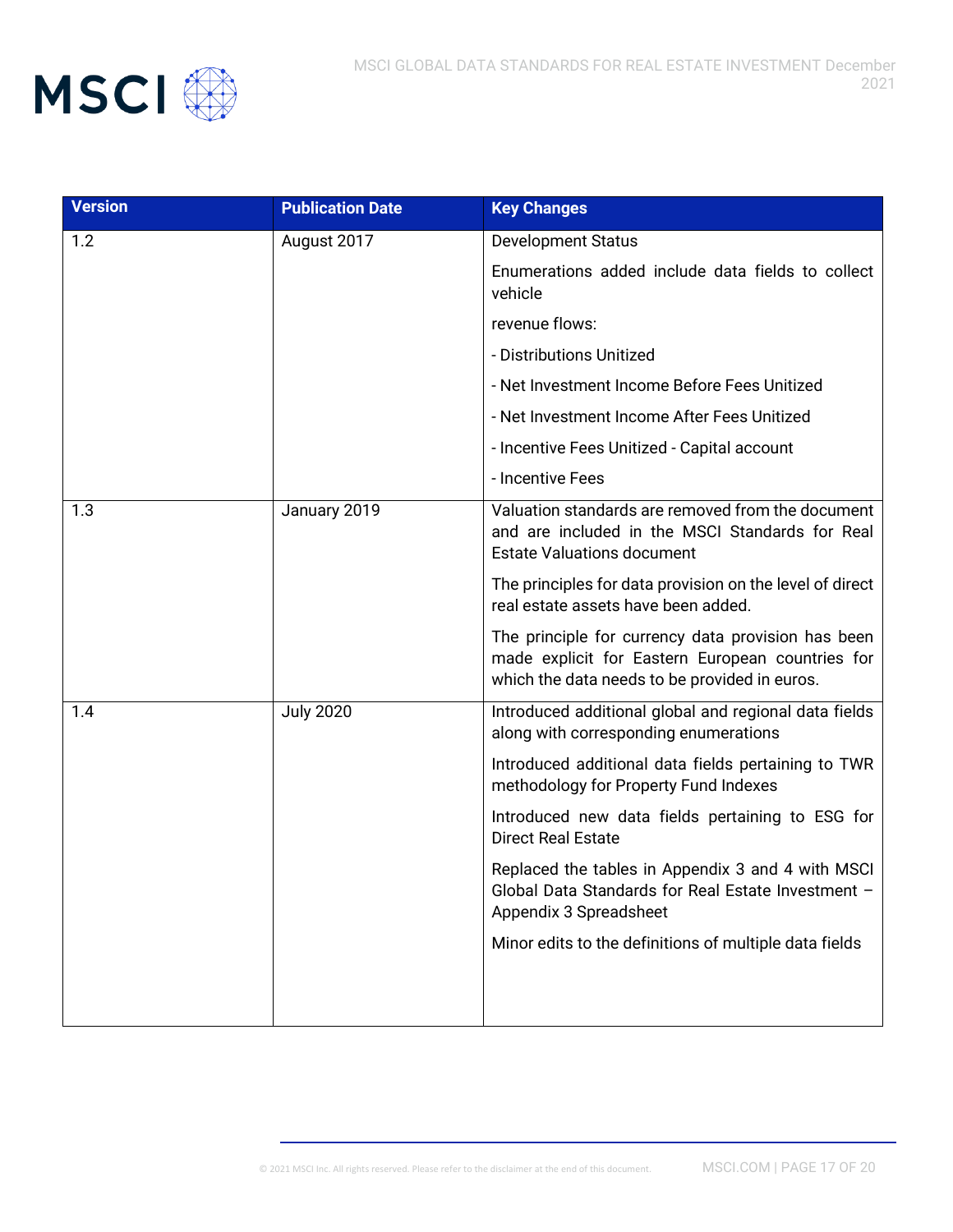

| <b>Version</b> | <b>Publication Date</b> | <b>Key Changes</b>                                                                                                                                                                                                                                                                                                                                               |
|----------------|-------------------------|------------------------------------------------------------------------------------------------------------------------------------------------------------------------------------------------------------------------------------------------------------------------------------------------------------------------------------------------------------------|
| 1.5            | <b>June 2021</b>        | Updated Exhibit 1: Structure of the Global Data<br>Standards now includes ESG data collected for Direct<br>Real estate properties                                                                                                                                                                                                                                |
|                |                         | Introduced new data definitions pertaining to: Legal<br>entity Identifier (LEI), GHG Emissions, Energy<br>consumption, Share of Fossil fuel related activities,<br>Energy Performance<br>Certificate for Property,<br>Environment Assessment Rating for Property, Other<br>ESG definitions. Enumerations added to support data<br>collection for new data fields |
|                |                         | Introduced a new enumeration for Property Type:<br>'Offices - Life Science and Lab Spaces'                                                                                                                                                                                                                                                                       |
|                |                         | Introduced additional global and regional data fields<br>along with corresponding enumerations                                                                                                                                                                                                                                                                   |
|                |                         | Clarification to the definition of the following data<br>fields: New Capital Invested (Day Dated), Capital<br>Returned (Day Dated), Distributions (Day Dated), Net<br><b>Investment Income After Fees</b>                                                                                                                                                        |
|                |                         | Minor edits to definitions of multiple data fields                                                                                                                                                                                                                                                                                                               |
|                |                         | For details regarding changes please refer the<br>versioning tabs in Appendix 3 spreadsheet                                                                                                                                                                                                                                                                      |
| 1.5.1          | October 2021            | Updated link to appendix 3 spreadsheet with multiple<br>minor changes (Refer to version control tab in<br>appendix 3 spreadsheet)                                                                                                                                                                                                                                |
| 1.5.2          | December 2021           | Included minority interest liabilities in the structure of<br>global data standards                                                                                                                                                                                                                                                                              |
|                |                         | Updated link to appendix 3 spreadsheet with multiple<br>minor changes (Refer to version control tab in<br>appendix 3 spreadsheet)                                                                                                                                                                                                                                |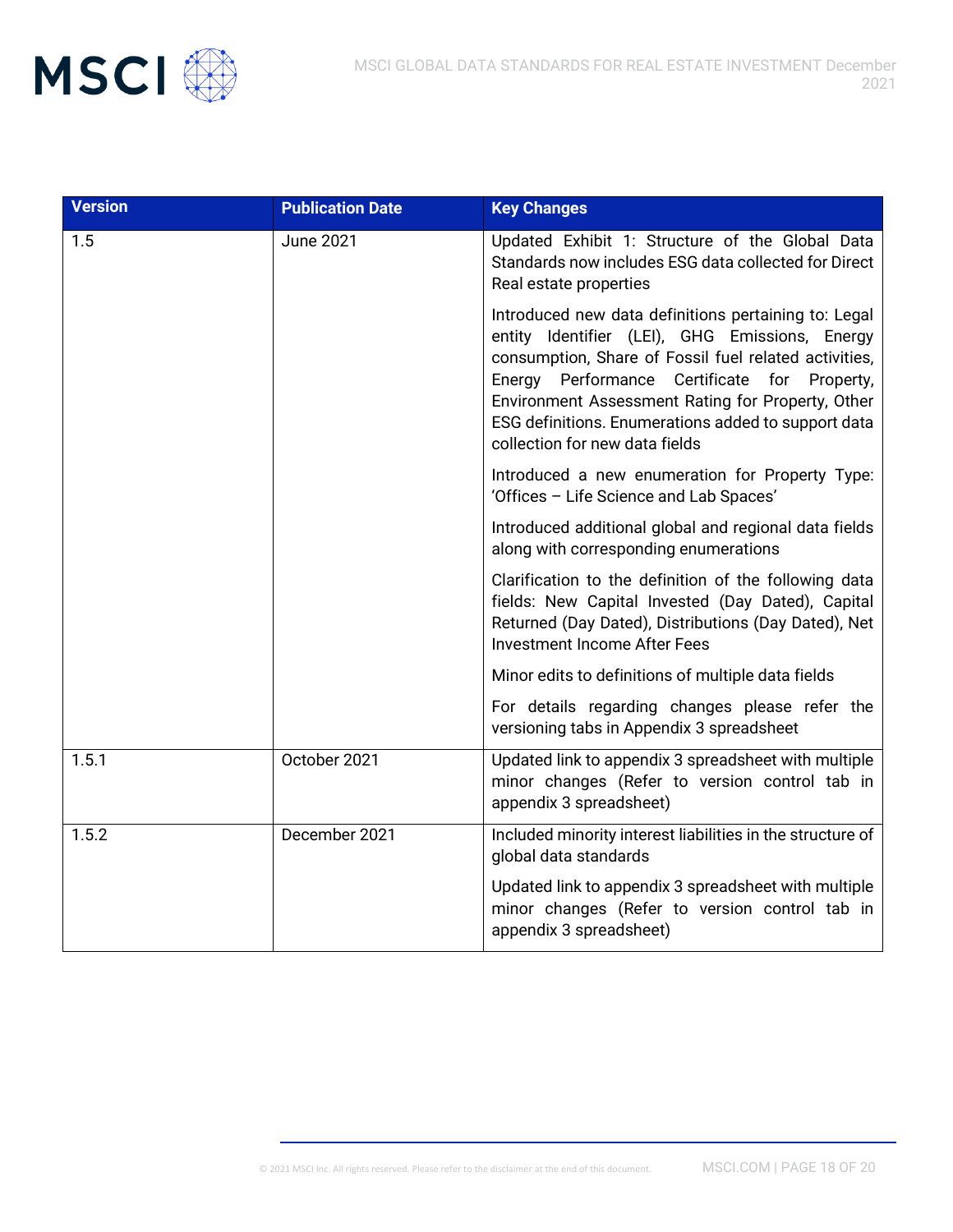

## **Contact us**

realestate@msci.com

+ 44 20 7336 4783

| Canada       | + 1 416 687 6284                        |
|--------------|-----------------------------------------|
| US           | + 1 212 804 3900                        |
|              |                                         |
|              | <b>EUROPE, MIDDLE EAST &amp; AFRICA</b> |
| UK           | + 44 20 7336 9200                       |
| France       | + 44 20 7336 4783                       |
| Germany      | +496913385900                           |
| Italy        | +44 20 7336 9684                        |
| Spain        | + 34 93 467 7403                        |
| South Africa | + 27 11 656 2115                        |
| Sweden       | +46840025230                            |
|              |                                         |

#### **ASIA PACIFIC**

**AMERICAS**

| Australia | +61290339300     |
|-----------|------------------|
| Hong Kong | + 852 2844 9333  |
| Singapore | +6568269339      |
| Japan     | + 81 3 5211 1455 |

#### **ABOUT MSCI**

MSCI is a leading provider of critical decision support tools and services for the global investment community. With over 45 years of expertise in research, data and technology, we power better investment decisions by enabling clients to understand and analyze key drivers of risk and return and confidently build more effective portfolios. We create industry-leading research-enhanced solutions that clients use to gain insight into and improve transparency across the investment process.

To learn more, please visit www.msci.com.